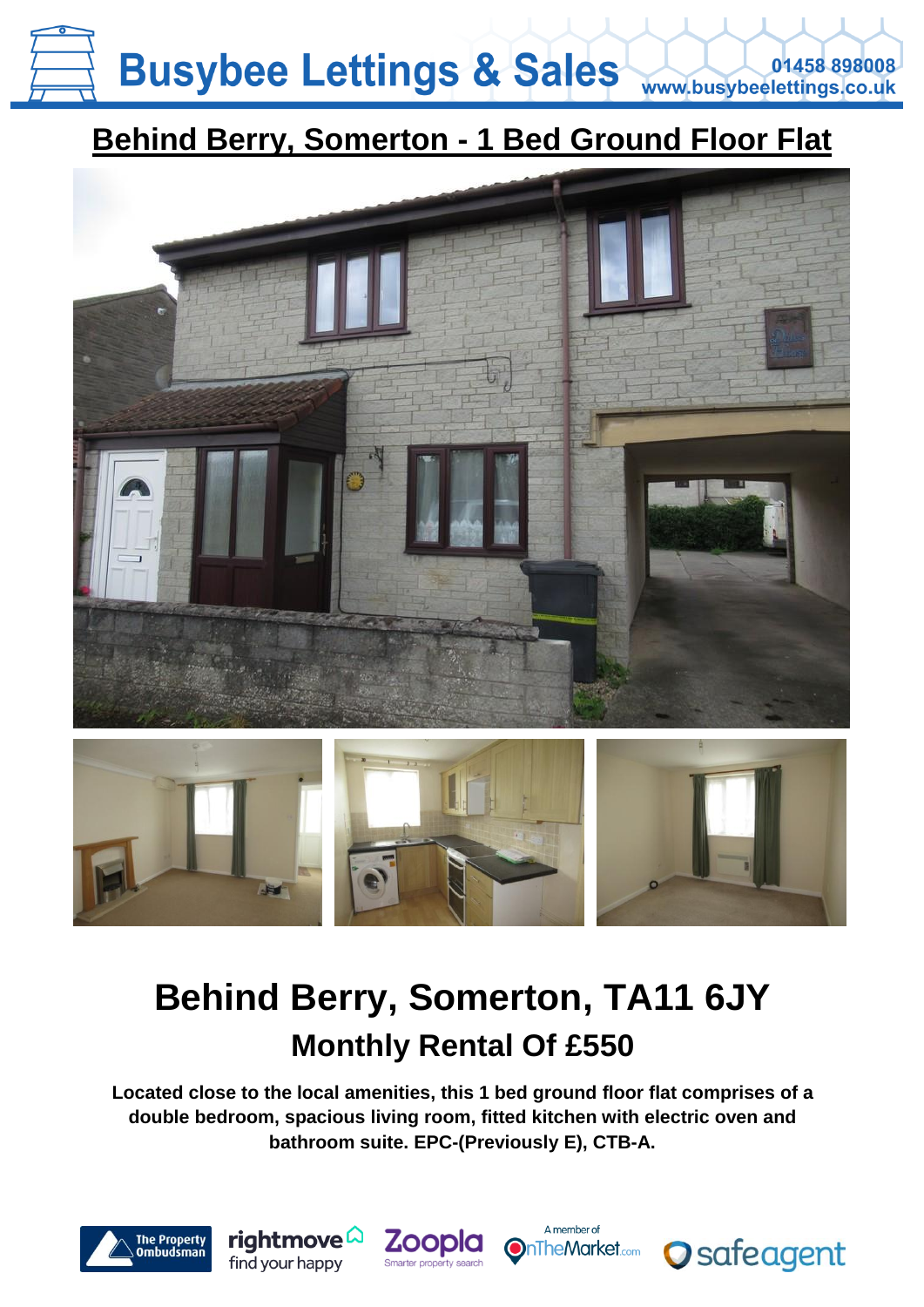# **Busybee Lettings & Sales**

0145889800 www.busybeelettings.co.uk

#### **Ground Floor**

**Front Porch - 2' 9'' x 3' 10'' (0.83m x 1.18m)** Leading into the property.

#### **Living Room 12' 5'' x 9' 4'' (3.79m x 2.85m) + 9' 10'' x 3' 8'' (3m x 1.12m)**

Leading from the porch is a front aspect living room with electric fire, night storage heater and double glazed window.

#### **Kitchen - 6' 1'' x 11' 4'' (1.86m x 3.46m)**

Rear aspect fitted kitchen with base and wall units, space for fridge freezer, electric oven and stainless steel kitchen sink.

#### **Bedroom - 9' 10'' x 11' 4'' (2.99m x 3.45m)**

Rear aspect double bedroom with double glazed windows and electric heater.

#### **Bathroom - 6' 2'' x 6' 6'' (1.87m x 1.977m)**

Bathroom suite with electric shower above bath, wash hand basin and wc.

#### **Outside**

Off road parking available to the rear of the property.

**Tenant Fees Holding Deposit** - £126 (One weeks Rent)

#### **First month's rent -** £550 **Security deposit -** £634 For a full list of our fees please visit our website or office.

**Client Money Protection** - Busybee Lettings is a member of Safeagent, all safeagent accredited firms are part of a Client Money Protection (CMP) Scheme which offers recompense to tenants and landlords of rent, unprotected deposits or other client funds in the event that monies have been misappropriated or fraudulently used by a safeagent firm. https://www.safeagents.co.uk

**The Property Ombudsman** - Busybee Lettings is a member of The Property Ombudsman https://www.tpos.co.uk

- **Located close to the local amenities**
- **Living Room with Electric Fire**
- **Fitted Kitchen with Oven**
- **Double Bedroom**
- **White Bathroom Suite with Electric Shower**
- **EPC - (Previously E)**
- **Double Glazed Windows & Electric Heating**
- **Off Road Parking**
- **Council Tax Band - A £1,383.67 (2022/23)**
- **Household Income of £16,500 (some types of income may not be accepted)**